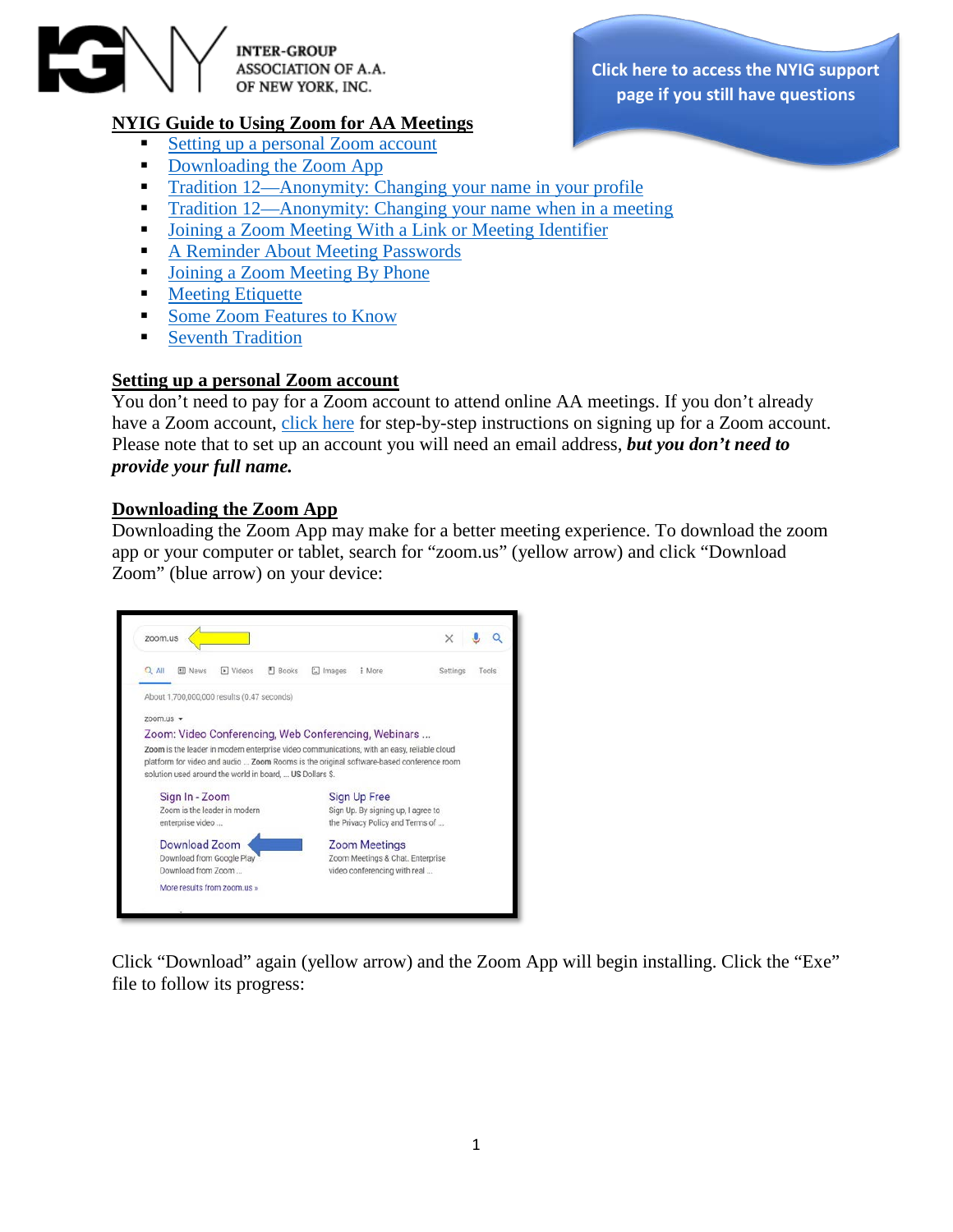

|                                                          | <b>Download Center</b>                                                                                                                                                                                                             | Download for IT |
|----------------------------------------------------------|------------------------------------------------------------------------------------------------------------------------------------------------------------------------------------------------------------------------------------|-----------------|
|                                                          | Zoom Client for Meetings<br>The web browser client will download automatically when you start or join your first Zoom<br>meeting, and is also available for manual download here.<br><b>Download</b><br>Version 4.6.9 (19253.0401) |                 |
| /latest/Zoominstaller.exe<br>Zoominstaller.exe<br>$\sim$ | Zoom Plugin for Microsoft Outlook<br>The Zoom Plugin for Outlook installs a button on the Microsoft Outlook tool bar to enable<br>you to start or schedule a meeting with one-click.                                               |                 |

Using a smart phone? Go to Apple iPhone App Store  $\bigoplus$  or Google Play  $\bigoplus_{\text{supp} \in \mathbb{N}}$  on your Android phone and search for the "Zoom" App (green arrow) and get the app.

| Meet Happy                                                                                                                           | <b>ZOOM Cloud Meetings</b><br><b>*****</b> 306K                                                                                           | <b>GET</b>                                   |
|--------------------------------------------------------------------------------------------------------------------------------------|-------------------------------------------------------------------------------------------------------------------------------------------|----------------------------------------------|
| Start or join a meeting instantly<br>n.<br>$\sim$<br>$-1$<br>۸                                                                       | Stay connected with<br>instant messaging<br>œ<br>the Name (State)<br><b>Chinese Manufacture ment</b><br>a                                 | Amazing video and audio<br>quality<br>$\sim$ |
| APRILED BER<br><b>HE'WAY</b><br>$\Box$<br>$\mathbf{r}$<br>m<br>---<br>12<br>$\tau_{\rm e}$<br><b>San Archiver</b><br><b>SHOW THE</b> | ø<br>police for a that or you think?<br>W.<br>0.0<br>b<br>$\sim$<br>$\equiv$<br><b>STATISTICS</b><br>---<br>--<br>$^{55}$<br>t,<br>$\sim$ |                                              |

# <span id="page-1-0"></span>**Tradition 12—Anonymity: Changing your name in your profile**

**Changing your name in your profile will ensure it shows up this way at every future meeting you attend**. To change your name in your account setting, open the app and click the gear icon (yellow arrow).



Next click "Profile" (green arrow):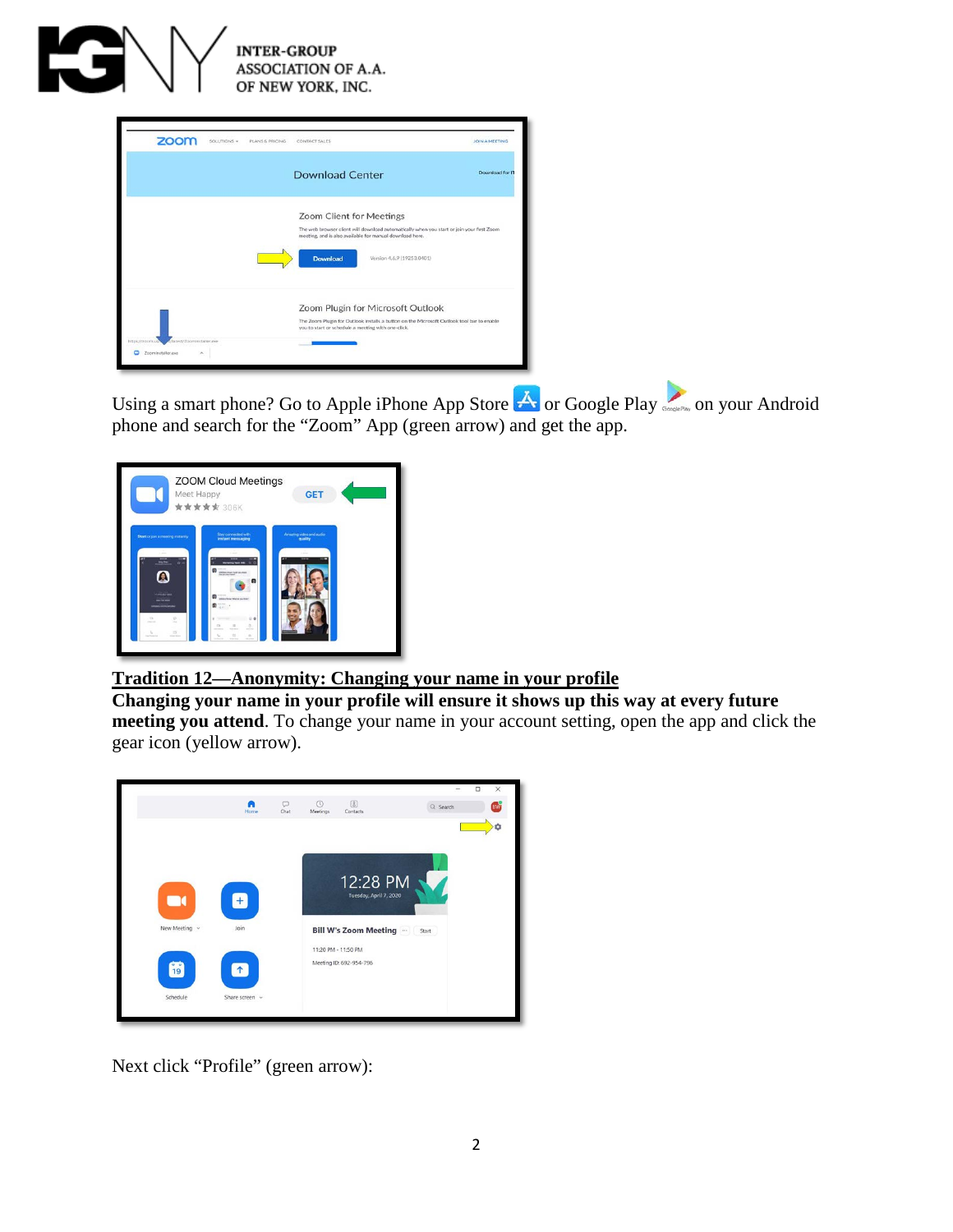| <b>General</b>     | Start Zoom when I start Windows                                               |
|--------------------|-------------------------------------------------------------------------------|
| Video              | When closed, minimize window to the notification area instead of the task bar |
| Audio              | Use dual monitors                                                             |
| Share Screen       | Enter full screen automatically when starting or joining a meeting            |
| Chat               | Automatically copy invitation URL once the meeting starts                     |
| Virtual Background | Ask me to confirm when I leave a meeting                                      |
| Recording          | Show my connected time                                                        |
| Profile            | Remind me 5 v minutes before my upcoming meetings                             |
| <b>Statistics</b>  | Stop my video and audio when my display is off or screen saver begins         |
| Keyboard Shortcuts | <b>Reaction Skin Tone</b>                                                     |
| Accessibility      |                                                                               |

Then click "Edit my profile" (green arrow):

| General<br>m            |                        |
|-------------------------|------------------------|
| Video                   |                        |
| Audio                   |                        |
| Share Screen<br>٠       |                        |
| Chat                    |                        |
| Virtual Background<br>Ξ | <b>Bill W ·</b>        |
| Recording<br>c          | billwvirtual@gmail.com |
| Profile                 | Edit My Profile        |
| Statistics              |                        |
| Keyboard Shortcuts      | Upgrade to Pro         |
| Accessibility           | View Advanced Features |

Here you may change your name, your email address, and other items (yellow arrows). You may also change your profile picture.

| CONTACT SALES<br>4G | SCHEDULE A MEETING<br><b>JOIN A MEETING</b>                                                                               | HOST A MEETING + |
|---------------------|---------------------------------------------------------------------------------------------------------------------------|------------------|
| Change<br>Delete    | <b>Bill W</b>                                                                                                             | Edit             |
| Personal Meeting ID | $226 - 135$<br>https://us04web.zoo.r.us/j/2261396335?pwd=TWhndIVBZVBkaWRneCpPtVNr-<br>IL Use this ID for Instant meetings | Edit             |
| Sign-In Email       | Linked accounts:                                                                                                          | Edit             |
| User Type           | <b>Basic @ Upgrade</b>                                                                                                    |                  |

After you change your name (yellow arrows), be sure to click "Save Changes" (green arrow).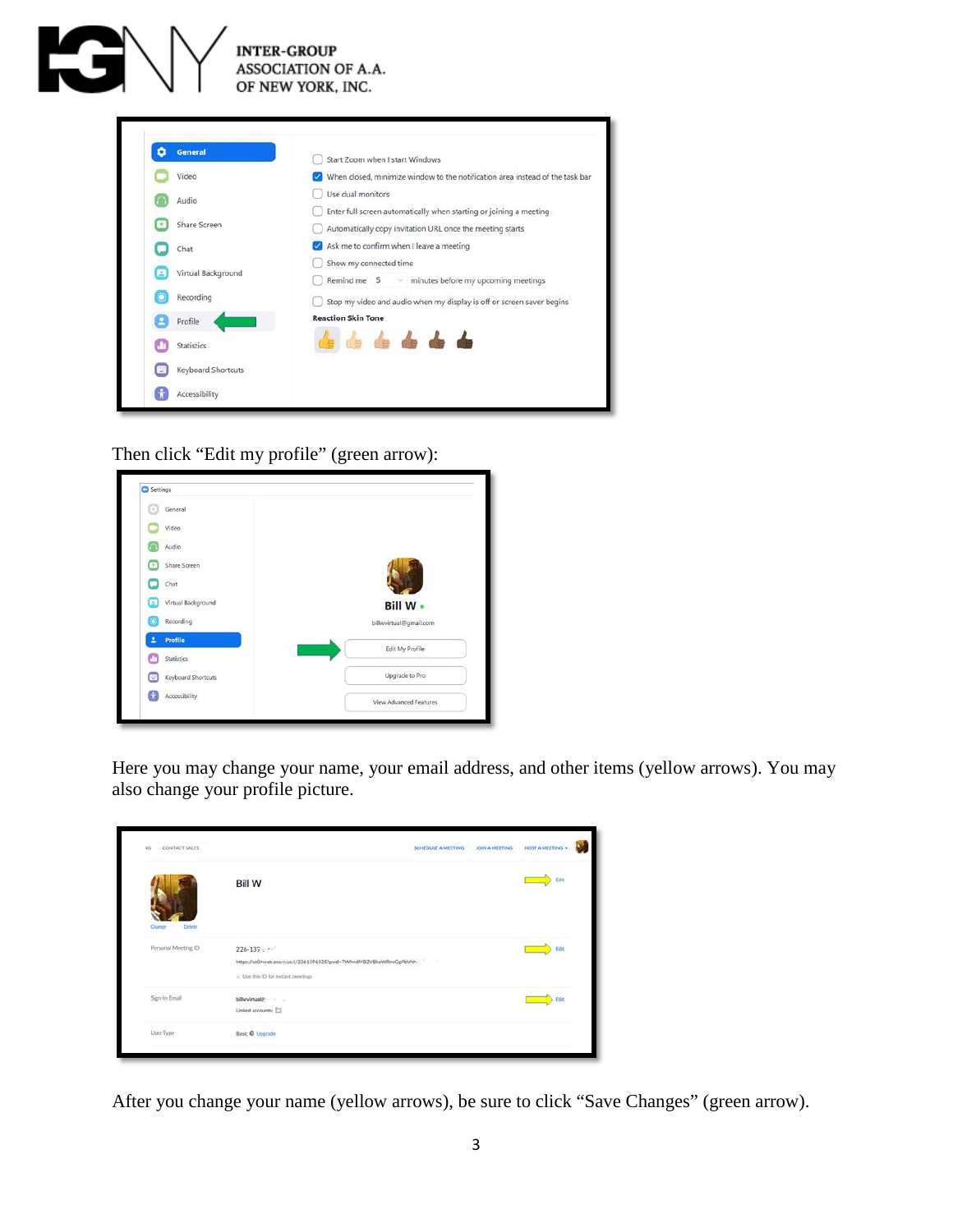

|                         | <b>First Name</b>             | <b>Last Name</b> |                     |
|-------------------------|-------------------------------|------------------|---------------------|
|                         | Bill                          | W                |                     |
|                         | Phone                         |                  |                     |
| <b>Delete</b><br>Change | Select Country/Region         | $\checkmark$     | <b>Phone Number</b> |
|                         | Department                    |                  |                     |
|                         | e.g. Product                  |                  |                     |
| You may<br>leave all    | <b>Job Title</b>              |                  |                     |
| other                   | e.g. Product Manager          |                  |                     |
| fields                  | Company                       |                  |                     |
| empty                   | Company/Organization Name     |                  |                     |
| (red                    | Location                      |                  |                     |
| arrows).                | e.g. San Jose                 |                  |                     |
|                         | <b>Save Changes</b><br>Cancel |                  |                     |

To change your name on a smart phone, open the Zoom App, touch the gear icon at the bottom right, and then your name at the top.

## <span id="page-3-0"></span>**Tradition 12—Anonymity: Changing your name when in a meeting**

In a meeting, hover your mouse over your video and click the blue box with the three dots (yellow arrow). Select "Rename" (red arrow). More on Zoom functions in a meeting follow below.



**Note:** Even after you change your name in a meeting, your name will revert to the one in your profile the next time you open the Zoom App unless you change your name in your profile as described above.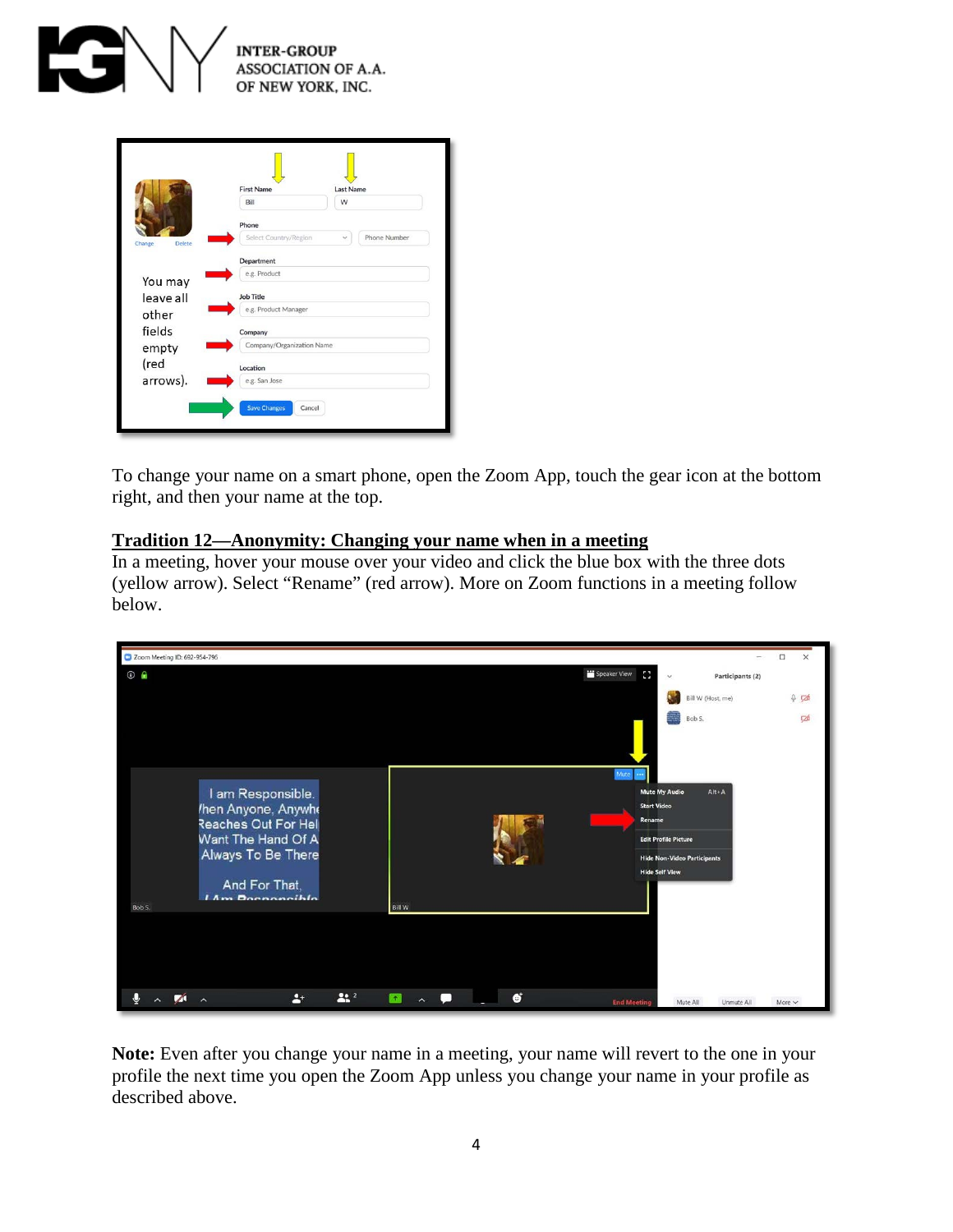

#### <span id="page-4-0"></span>**Joining a Zoom meeting with a link or meeting identifier**

You may join a join a meeting if you have a link for a Zoom meeting simply by clicking the link, which will launch the Zoom App (Zoom client on a computer). You may also join right from the app if you have the Zoom "Meeting ID". Open the Zoom App, and click "Join Meeting" (green arrow):



On the next screen enter the Zoom meeting number (green arrow):

| Meeting ID or Personal Link Name            |  |
|---------------------------------------------|--|
| Your Name<br>Bob S.                         |  |
| Don't connect to audio<br>Turn off my video |  |

If a meeting password is required, enter it on the next screen.

## <span id="page-4-1"></span>**A reminder about meeting passwords**

Meetings organized through the New York Intergroup of AA Zoom account are not required to have passwords. If a meeting in our list has a password, we are working to obtain an email or phone number contact for password requests. Groups not supplying an email or phone number while using a password will be removed from our list.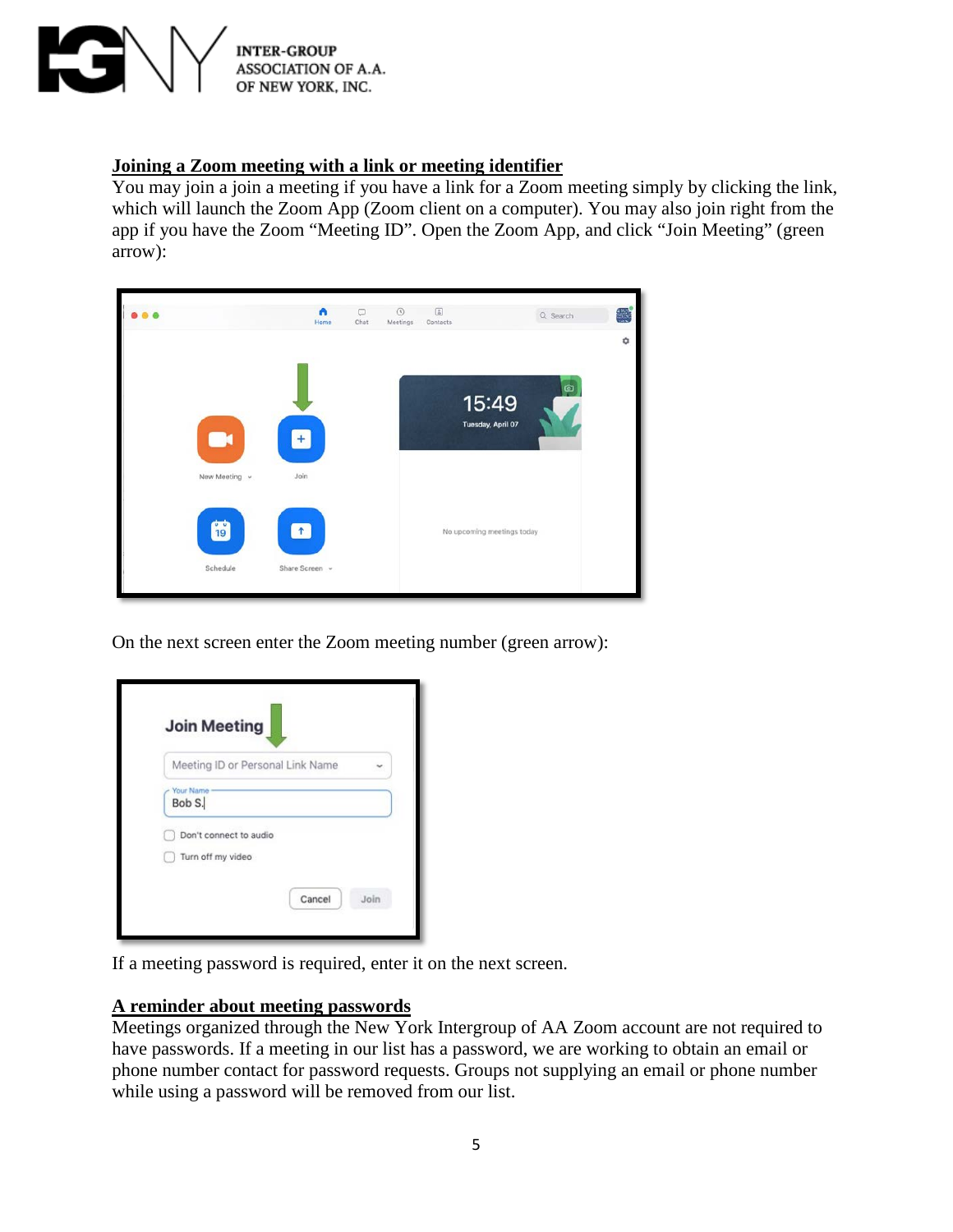

# <span id="page-5-0"></span>**Joining a Zoom Meeting by Phone**

You may participate in a Zoom meeting with nothing more than a standard telephone. Begin by dialing your local Zoom number. (The local New York number is (929) 436-2866.) You will find other numbers around the world listed here on the [Zoom Website.](https://zoom.us/u/aebEavi3FN) After dialing, enter the Zoom Meeting ID when prompted. To mute and unmute during a meeting, dial \*6. To raise and lower your virtual hand, which lets those in the meeting know you wish to speak, just dial \*9.

#### <span id="page-5-1"></span>**Meeting etiquette**

Meeting etiquette in a Zoom meeting is simple: generally, don't do anything in a virtual meeting you wouldn't do in a physical meeting. Every meeting makes their own rules of the road by group conscience of course, but here are some helpful tips we have heard from our member groups that make for a smooth meeting:

- Mute your microphone when not speaking if the host hasn't done it for you (see below)
- Turn off your video if you're doing something distracting (walking, exercising, etc.)
- Excessive messaging in the Chat box can be distracting
- Be respectful of others when they share and remember our meetings are a sacred space to those who attend



# <span id="page-5-2"></span>**Key Zoom features in the meeting**

- 1. Click the microphone icon to mute and unmute your microphone. In many meetings, the meeting host will mute all microphones, and unmute participants to share. You will still have to unmute your microphone after being unmuted by the host.
- 2. Stop and start your video by clicking the video icon.